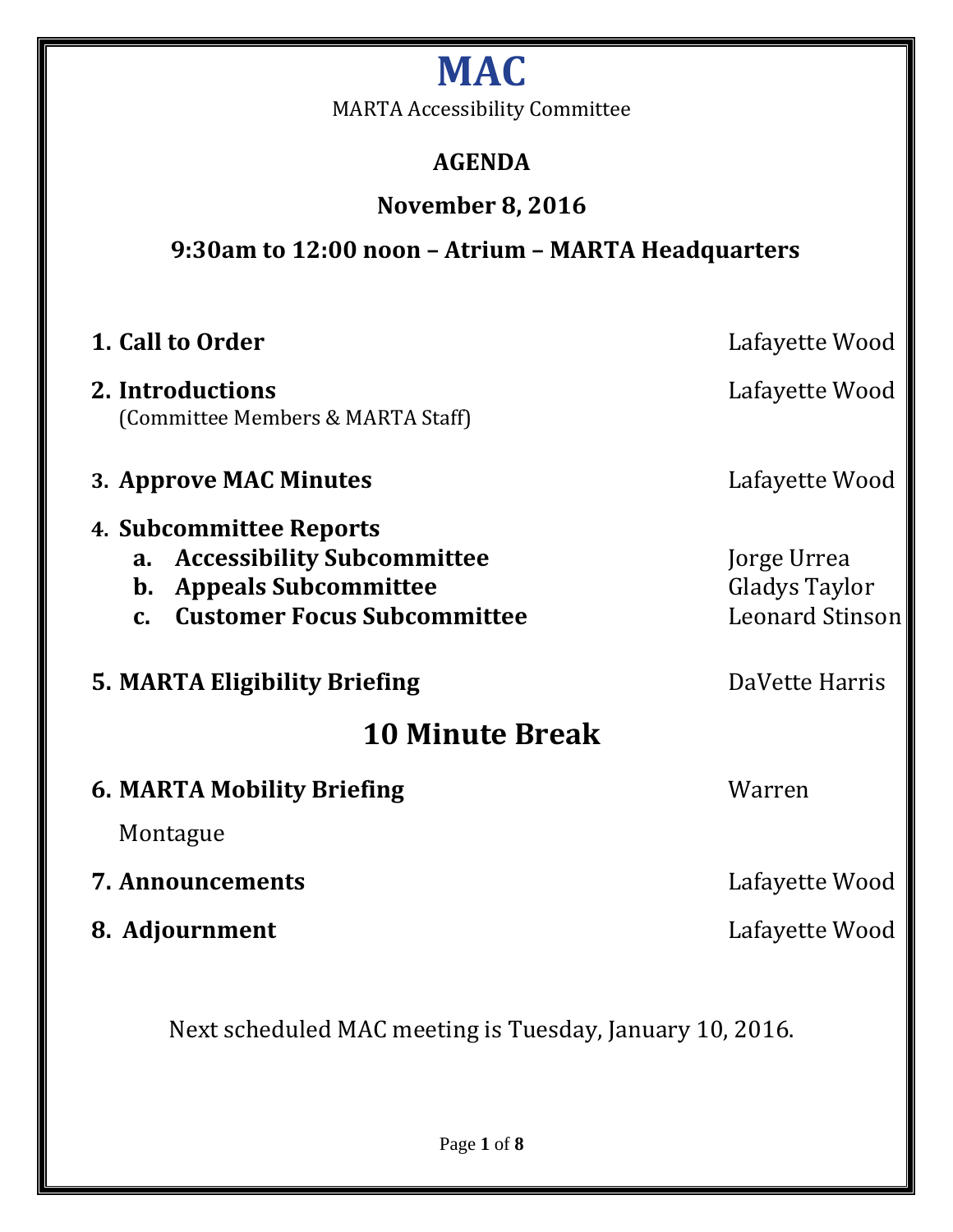#### **MARTA Accessibility Committee**

#### **Minutes For November 8, 2016**

#### **MAC Members in Attendance:**

Lafayette Wood – Chairperson Mark Gasaway Ike Presley Brent Reynolds Vanessa Robisch Leonard Stinson Gladys Taylor Jorge Urrea

#### **Interpreters & Captionist:**

Holly McKay – Captionist Luciana Magnolia – Interpreter Patty Plumber – Interpreter

#### **MARTA Staff in Attendance:**

David Scarbor – Diversity & Inclusion Tonya Allen – Diversity & Inclusion Ferdinand Risco – Diversity & Inclusion Niki Hester – Diversity & Inclusion Toni Thornton – External Affairs LaHoya Blount – Customer Care Center Thomas Gaskins – Bus Operations Derrick Morse – Diversity & Inclusion Catrina Jones - Technology

#### **MARTA Contractors in Attendance:**

DaVette Taylor-Harris – MTM Warren Montague – MV Transit Dara Hayden – MV Transit Russ Tiestor – MV Transit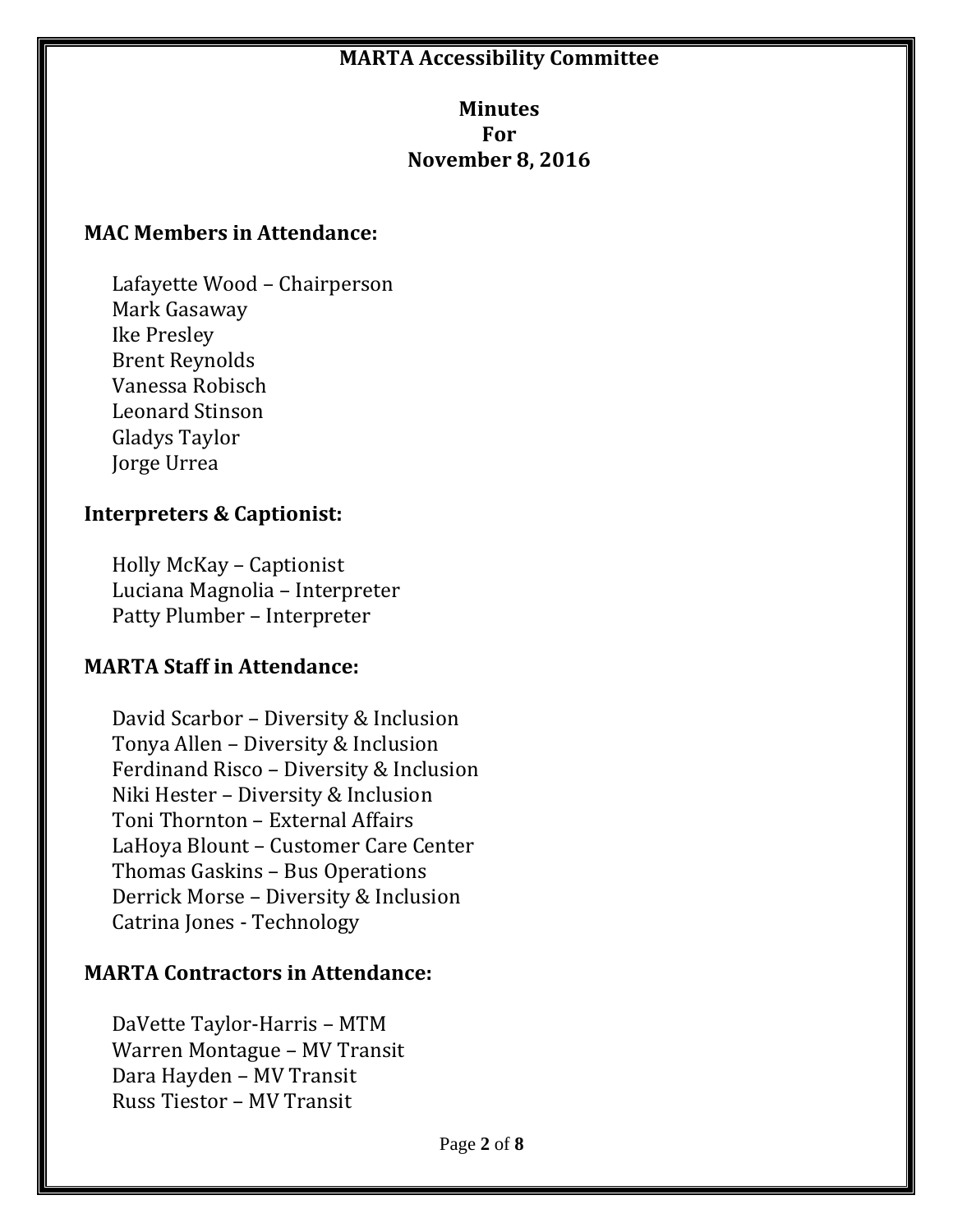Linda Broady-Meyer – MV Transit

#### **Visiting Public:**

Liz Robisch

**The meeting of the MARTA Accessibility Committee was held on Tuesday, November 8, 2016 in the Atrium of the MARTA Headquarters, located at 2424 Piedmont Road, NE, Atlanta, GA 30324.**

#### **1. Call to Order**

Lafayette Wood, Chairman, called the MAC meeting to order.

#### **2. Introductions**

The MAC members and MARTA staff introduced themselves.

#### **3. Approval of MAC Minutes**

Mr. Wood stated that he would entertain a motion to approve the minutes from May 10, 2016 MAC Meeting. The motion was made and second. He then called for a motion to approve the meeting minutes which as seconded. The vote was unanimous and the motion was passed.

#### **4. Subcommittee Reports**

- a. Accessibility Subcommittee report was delivered by Mr. David Scarbor on behalf of the Subcommittee Chairperson's (Jorge Urrea) absents. Mr. Scarbor reported that the Accessibility Committee did not meeting during the month of November, 2016 and that the Committee will be meeting with Ms. Catrina Jones and working on a AVIS project.
- b. Customer Focus Subcommittee report was delivered by Mr. Leonard Stinson who reported that the Committee did meet during the month of September 2017 and discussed a few topics. The Committee's expectations and how to meet them. The Committee will be working with Ms. Toni Thornton to get involved with some senior outreaching. The Committee discussed ways in which we can educate riders and possibly connect them with the Travel Training program so that they can increase their transportation options. The Committee discussed ways to ensure that the ADA training being provided to both Fixed Route and Mobility operators is sound. We also asked that all Committee members closely review the Mobility Rider's Guide and ensure they have a clear understanding and can advise riders. The final item discussed was outreach events. The Customer Focus Committee would like to partner with the other members of the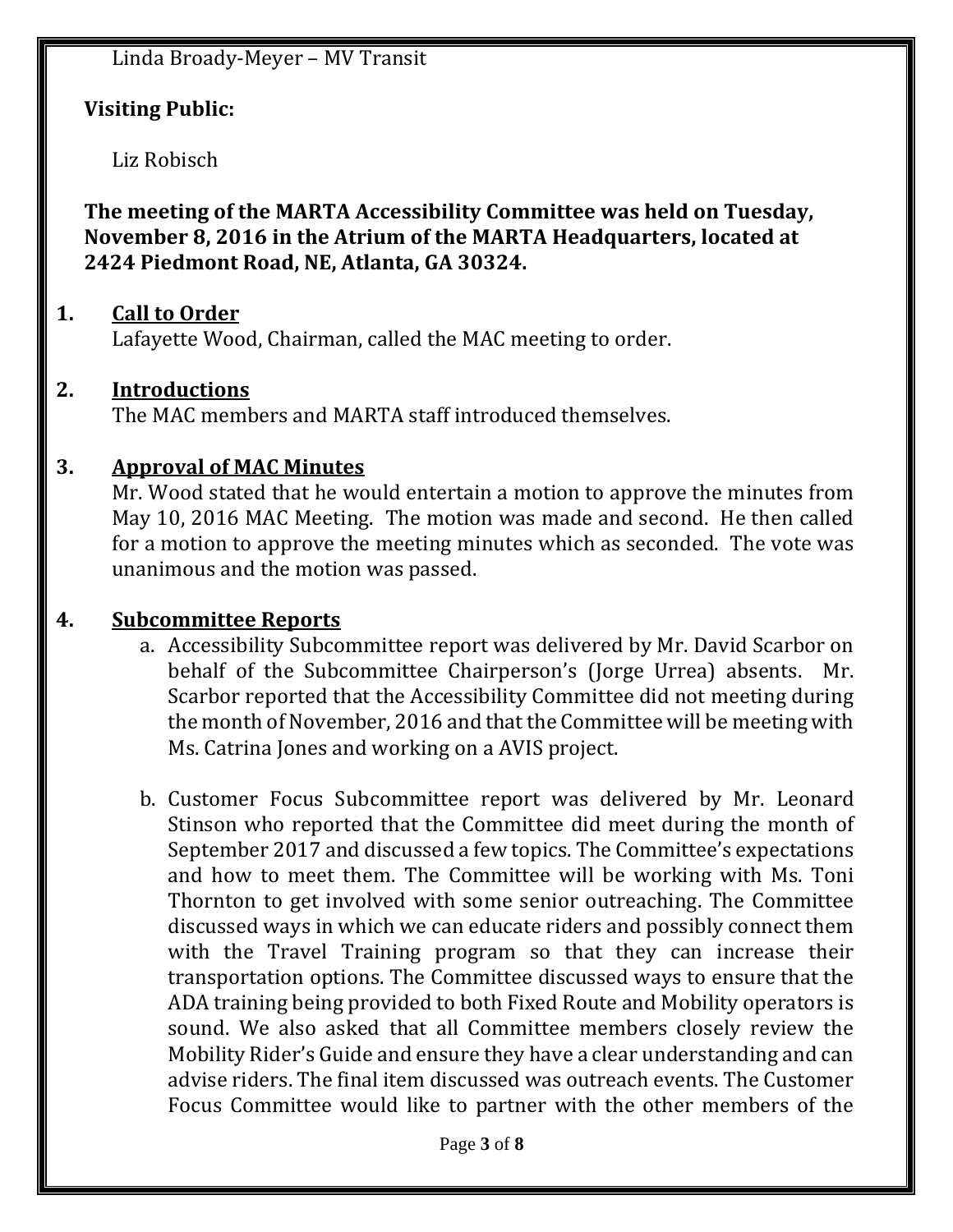committee and plan outreach event at their individual organizations. The Committee currently has 2 outreach events planned for CVI in December 2017 and February 2017.

c. Appeals Subcommittee report was delivered by Ms. Gladys Taylor who reported that the Appeals Subcommittee did not meet last month and that the Committee is scheduled to meet November 29<sup>th</sup> should there be any requested No Show Appeals.

#### **5. MARTA Eligibility Briefing**

Ms. Davette Harris introduced herself as the representative from MTM the contracted service provider for Eligibility. Ms. Harris provided the committee with the year to date assessment totals as of October 31, 2016. A total of 913 interviews & assessments have been conducted. During the month of July there were 9 recertification, 104 new customers for a total of 104 assessments for the month. During August there were 107 recertifications and 151 new customer assessments for a monthly total of 258. In September there were 140 recertification and 132 new customers for a monthly total of 272. During October there were 154 recertification and 125 new customers for a monthly total of 279.

Ms. Harris reminded customer who are coming in for certification to please bring comfortable footwear and bring the mobility device that they use for outdoor travel as these items contribute to making an accurate determination. She then opened the floor for questions:

- What feedback have you had from people that have gone through the assessment as far as what they thought? Response: We have had overwhelmingly positive feedback. We like to review with client what occurs to help alleviate their fears and we have notice that clients are leaving happy with the process.
- For the assessment, is that just the procedure where you interview and go through the process of walking through the bus and the ramp and the artificial turf and sand? Response: Yes. Everyone has an interview and there is an assessment component that some will complete.
- How do you handle the situation when an individual arrives for an assessment and they do not have their mobility aid with them?

Response: We proceed with the assessment. It benefits the customers to being with them any mobility aids that are used when traveling outside of their home.

 When they call customers to schedule the assessments are they advised to bring their mobility devices with them. Response: It is my understanding that customers are advised; however, I will ensure that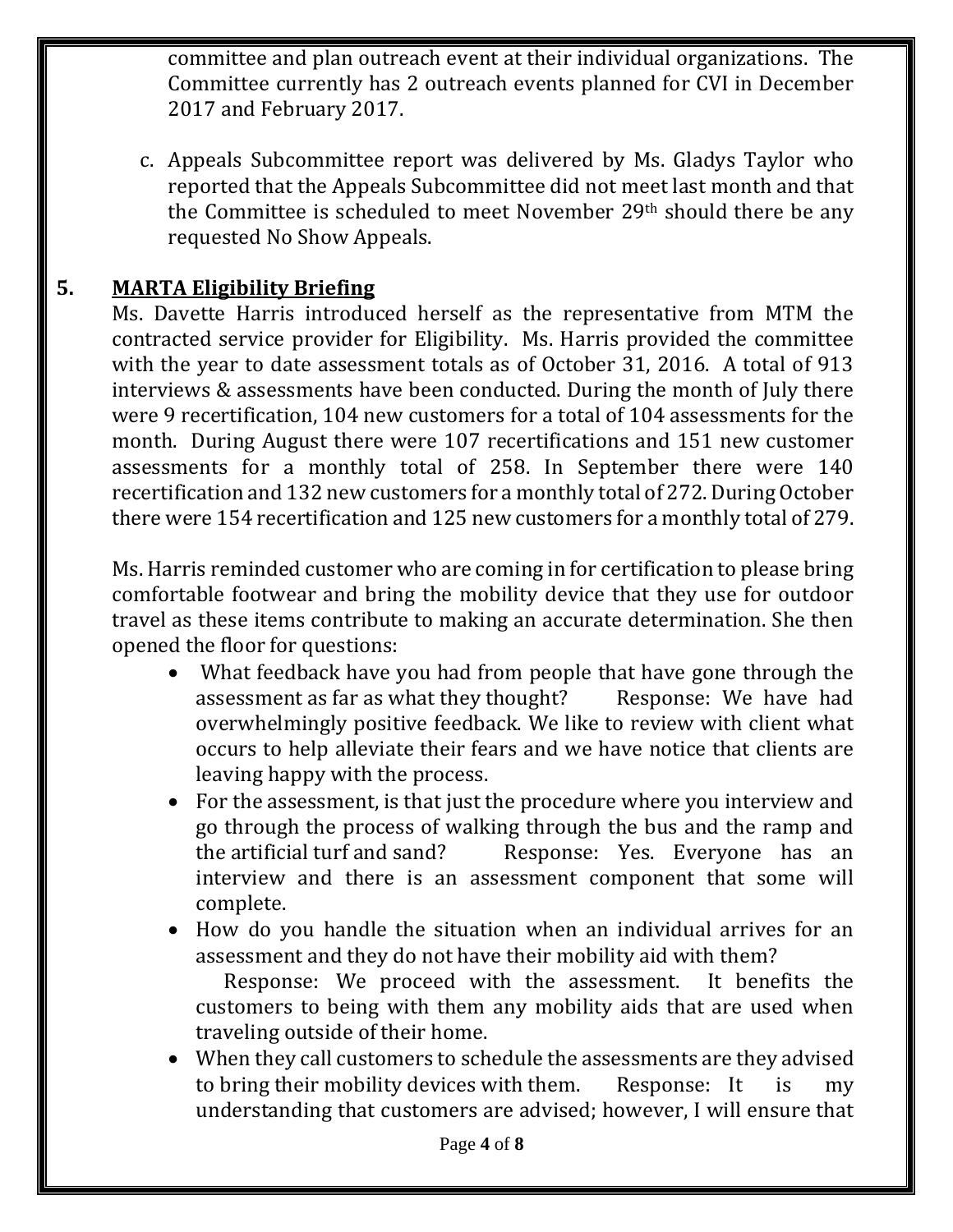this information is being communicated when the appointment is scheduled and when we give the customer a reminder call.

 I suggest that you have a couple of mobility cane, support cane, walker, and a wheelchair available in the center in case the customer forgets to bring their device. Response: The reason mobility devices are not provided in the center is due to liability. This is why customers are encouraged to bring their mobility aid that they use regularly.

## **10 Minute Break**

### **6. MARTA Mobility Briefing**

Mr. Warren Montague introduced himself as the General Manager over the MARTA MV Transit contract. He thanked the MAC Chairperson, Mr. Lafayette Wood for participating in MV Transit's Customer Service Training for operators. Mr. Montague gave the following report: On Time Performance (OTP) has been on a steady increase. Our goal was to increase Customer Service by 5% each month. We had some challenges but we have been on an increase. Looking at March 2016 the OTP was around 77 to 78% on time. In July 2016 we increased to 85.7% OTP and 90.42% OTP in October 2016. When reporting these numbers, we have extracted the numbers from the day were we experience technical challenges with the system. During the month of October there were 3 days were we experienced system challenges and these days were extracted.

Total Trips has steadily increased as well. In August there were 46,862 trips and in October there were 45,795. The real increase has occurred on Wednesdays and Thursdays. During the month of August, on Wednesdays we completed 12,590 trips. Last year on Wednesdays during the month of August 7,876 trips were completed. September we completed 10, 109 trips and last year only 9, 640. In October we completed 10, 420 and last year only 8, 790. We are seeing a major increase in ridership on Wednesdays and Thursdays and we will be putting out more service on those days. We are seeing increases in Friday's ridership as well. This increase in ridership tells me that the reliability of service is getting better and people can schedule their appointments and believe they will arrive on time.

It is taking some time to move each piece and make sound changes so that things will continue to improve. Complaints were up by 388 during the month of August, due to operator's taking off at the start of the school year and us being unable to make the routing changes I spoke of in previous meetings. For the month of September, we had 22 accommodations for operators and 41 during the month of October. We have developed a certificate we hand out to the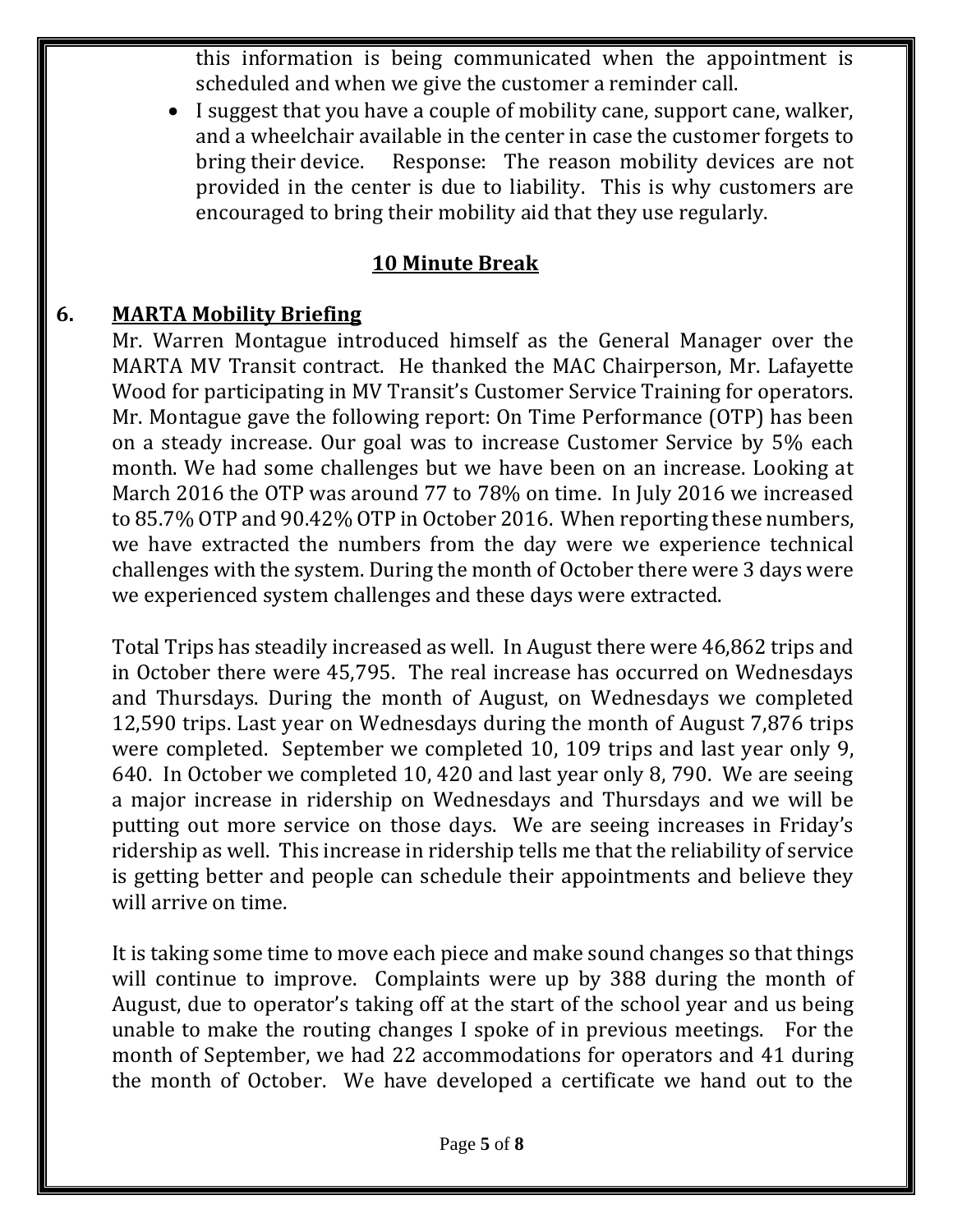operators when they receive an accommodation and they receive a gift card for free breakfast and their name goes up on the wall.

Improvements, we have just completed the new run cuts for the operators and will be making the route changes on November 19<sup>th</sup>. This will help up to improve on time performance. We have begun the installation of new technology called Mobile Eye, which is a collision avoidance system that will alert operators when they are too close to the vehicle in front of them, going out of their lane and if they exceed the speed limit. We have implemented new Customer Service training in which you Chairperson, Mr. Wood participated. Additionally, we are seeing an increase in trip length. He have trips which are 20 – 48 miles in distance, so we are looking at ways to separate these trip out, which will help to improve on time performance.

Our goal is to improve service an additional 5 percent, which would put us at 95 percent. The overall goal is to hit 100 percent. If we can keep things at 94 percent and above, we will feel good about the service. He then opened the floor for questions:

- Several individuals in the blind community, especially those working the later shift at the IRS complain to me about the return trip home from work. The ready time is 11:15pm and they are still waiting at 12:30am at least one to two times a week and this needs to be address. Response: This week we have added 12 additional operators to the PM Shift. We are aware that the service in the morning is far better than the afternoon, which is largely due to the congestion that happens in Atlanta. So we are looking to pull additional resources to the afternoons.
- In all of my recent trip the Breeze Machine is not working on the vehicle. I have only experienced it working once lately, but most times it does not work. Response: We are working with MARTA to come up with a Fare Box solution. One of the challenge is that many of the operators do not have a pin number to log into the Fare Box System.
- You mentioned that you have additional drivers that will be added to the afternoon and evening and I am interested in the hiring process. I believe that everyone is aware that when you are hiring individuals who will be dealing with individuals with disabilities, everyone is not cut out to handle this and I ask is there an assessment taking place during the application/hiring process? I have noticed a lack of sensitivity with some of the operators, especially when operators driving the 4200 series vehicles is faced with the challenge of transporting two individuals in mobility devices. You have to unstrap both devices to allow room for one device to exit and leaving an individual unstrapped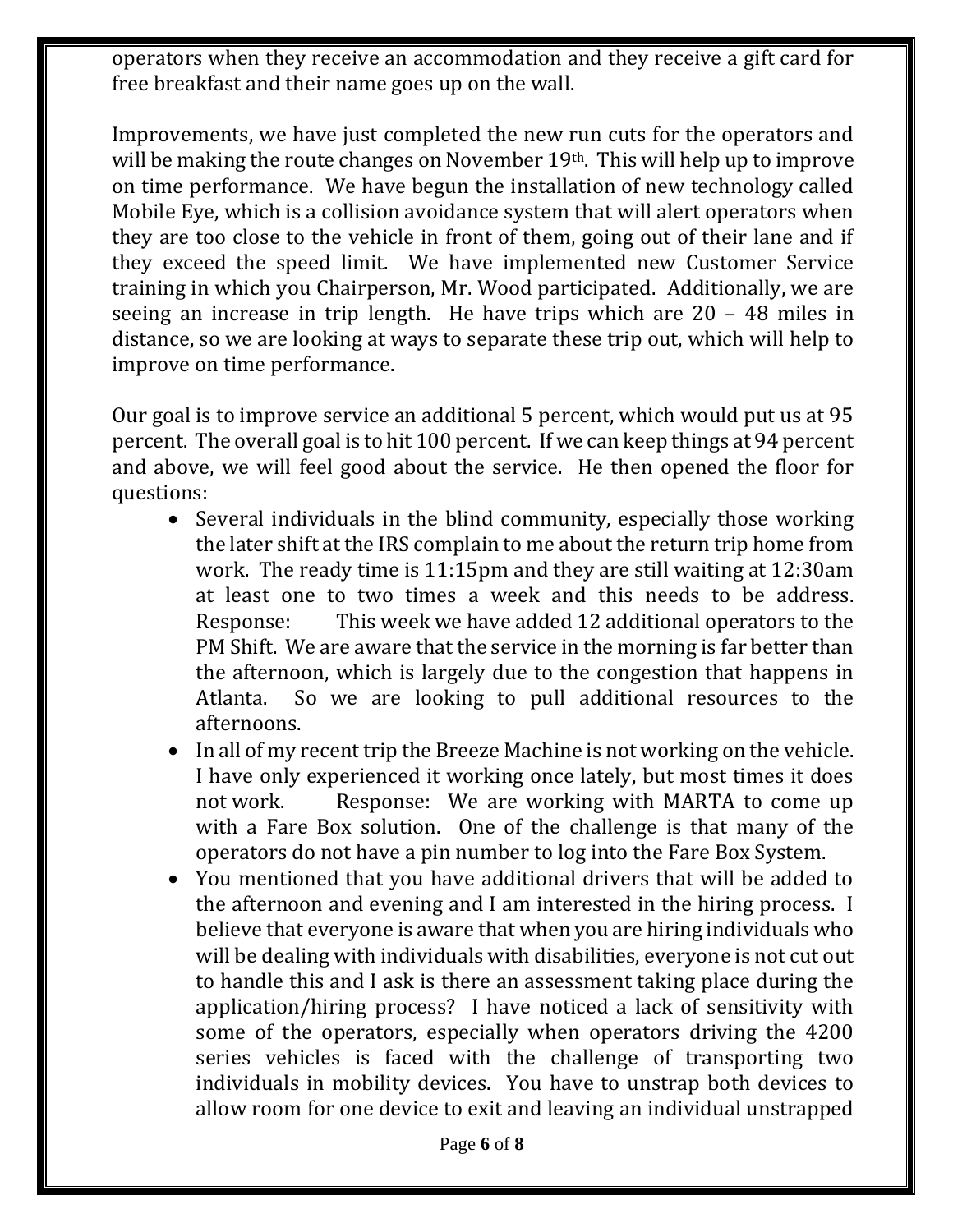is a very unsafe situation. Response: Each operator goes through the necessary training when it comes to dealing with mobility equipment on the vehicles. The 4200 series vehicles can handle two mobility devices at a time, plus 4 ambulatory patrons. The operator has the responsibility of looking at their pickups and drop offs and determining the device placement on the vehicle. Throughout the course of the day, operators get add ons, which the operator must also figure into the device placement. I will take this information back to our training department and ensure it covered. The operators at trained that the vehicle should not move until all devices are strapped down.

 This come up before and I am wondering if it is being addressed. The operators not having map books. Why don't they have them?

Response: All of the new operators have received map books during their training and we have order more for distribution. We will ensure that all operators have a map book. One thing that I find interesting is that operators who have been driving in the MARTA system for a couple of years or more seem to forget how to get to certain locations.

- Who do we have to contact to commend an operator? Response: MARTA's Customer Service Center.
- You mentioned that the MAC Chair, Mr. Lafayette Wood, has been assisting as a resource during your ADA training, please do not limit your resource. You have an entire Committee here that you can count on. Response: Ms. Linda Broady-Myers is here and she will reach out to different Committee member to assist with this process. The more the merrier. This is a partnership and a joint effort.
- When it comes to late hours it seems very difficult to reach someone in ETA. You can't get anyone to pick up the phone after 10pm. I was told of a direct line to use after 10pm which is 5857. What is this line and does it go directly to dispatch? Does it work? Response: You should still dial the ETA number and be able to reach someone. When the ETA staff end their shift the calls are to bounce over to the dispatch line. I will look into this matter and find out what is going on.
- You mentioned that when you calculate the on time performance you did a cumulative to make the trip percentage. Is there a reason why it is calculated this way? Response: We look at every day of the month and on the days we experience mechanical issues we subtract those days. For example, yesterday we had a technical challenge with the system and had to get the system back up and running. We lost almost 4hours un the morning of clean data. This is a day we would subtract from the calculation.